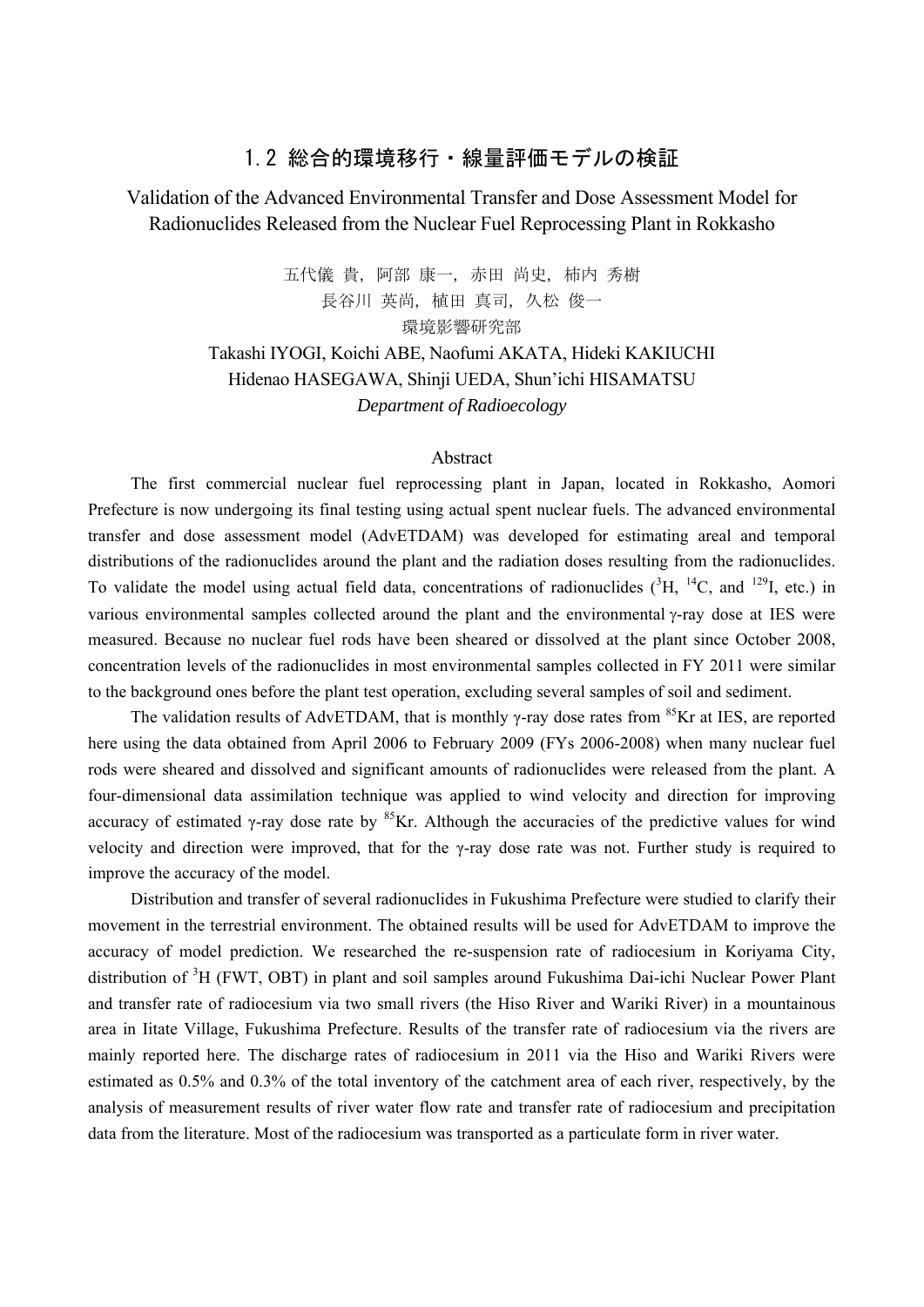### 1. 目的

大型再処理施設に由来する排出放射性核種の六 ヶ所村とその周辺地域における挙動を精度良く予測 するため、大気、降水をはじめとして陸域、湖沼、 沿岸海域より採取する環境試料中並びに日常食・各 種食品中の放射性核種(<sup>3</sup>H、<sup>14</sup>C、<sup>129</sup>I等)濃度を測 定し、得られたデータを用いてこれまで構築した総 合的環境移行・線量評価モデルを検証する。更に、 福島県では東京電力福島第一原子力発電所の事故に より放射性ヨウ素や放射性セシウム等が環境中に放 出された。大型再処理施設の平常運転時では放射性 セシウムの排出はほとんど認められないと考えられ るが、万一の過酷事故等によっては再処理施設から 排出されることが考えられるため、福島第一原子力 発電所事故により放出された放射性核種を環境中で 追跡することによって、通常得ることが難しいパラ メータ等を求めることができ、モデルの予測精度向 上に資することができると考えられる。

平成 23 年度は、六ヶ所村を中心とした地域にお いて、大気エアロゾル・降下物、土壌・植物、日常食・ 各種食品、並びに陸水域及び沿岸海域の水・堆積物・ 生物試料を採取し、排出放射性核種等を測定した。 更に、福島県内においてモデル計算に必要な粒径別 大気エアロゾル中の放射性セシウム (134+ 137Cs) の 再浮遊率の調査を行うとともに、福島県の植物及び 土壌試料中の3H (FWT、OBT) 濃度、河川における 放射性セシウムの流出量に関する調査を実施した。 本報告では、主に福島県飯舘村の小河川を対象に実 施した放射性セシウムの流出量に関する結果につい て記す。

#### 2. 方法

六ヶ所村を中心とした地域における大気、降水、 植物及び土壌試料中、並びに日常食・各種食品試料 中の<sup>3</sup>H、14C、129I等濃度を測定した。更に、鷹架沼、 鷹架沼集水域、尾駮沼、尾駮沼集水域及び尾駮沿岸 海域における水・堆積物・生物試料中の $^3{\rm H}$ 、 $^{14}{\rm C}$ 、 $^{129}{\rm I}$ 等濃度を測定した。

 $\nabla$ クティブ試験中の $^{85}$ Krによる空間線量率予測値 の精度を改善するため、気象モデルでの計算の際に

選択する物理サブモデル(積雲生成過程等の物理サ ブモデル)の変更及び風向風速のデータ同化(計算 値を実測値に近づけるように外力を与える手法)を 行った。

福島県における調査では、郡山市の日本大学構内 において粒径別大気エアロゾル中の放射性セシウム 濃度及びその再浮遊率を求め、福島県東部を中心と したスギナ、ヨモギ、松葉等の植物及び土壌試料中 3 H濃度を求めた。更に、福島県飯舘村の新田川水系 支流の比曽川及び割木川(Fig. 1)を対象に、河川水 中の放射性セシウム濃度(溶存態及び懸濁態)を測 定し、河川流量を観測することで、集水域から河川 を通して流出した放射性セシウム量と河川流量との 関係を求めた。この関係及び関連する水文データを 用いて、平成 23 年の積算放射性セシウム流出率を推 定した。

#### 3. 成果の概要

#### 3.1 排出放射性核種等の測定結果及びモデルの検証

大型再処理施設のアクティブ試験での使用済燃 料のせん断・溶解作業は平成20年10月に行われたの を最後に平成 23 年度は実施されていない。このため、 ほとんどの試料中排出放射性核種の濃度にバックグ ラウンドレベルからの上昇は認められなかったが、 一部の土壌及び湖底堆積物中129I濃度に、これまで大 型再処理施設から排出された129Iによる上昇と考え られる事例が観測された。しかし、これらの濃度に はアクティブ試験のせん断・溶解作業終了後、徐々に 減少する傾向が認められている。なお、観測された 放射性核種による被ばく線量は、自然放射線(能) による線量と比較していずれも無視できるレベルで ある。今後、大型再処理施設の本格操業を踏まえ、 更に測定例を増やし、モデルとパラメータの検証デ ータを得ていく。

 $\nabla$ クティブ試験中の $^{85}$ Krによる空間線量率予測値 の精度を改善するために行った検討の結果、風向風 速の計算精度は改善できたが、85Krによる空間線量 率の改善には至らず、今後、更に検討を行うことと した。